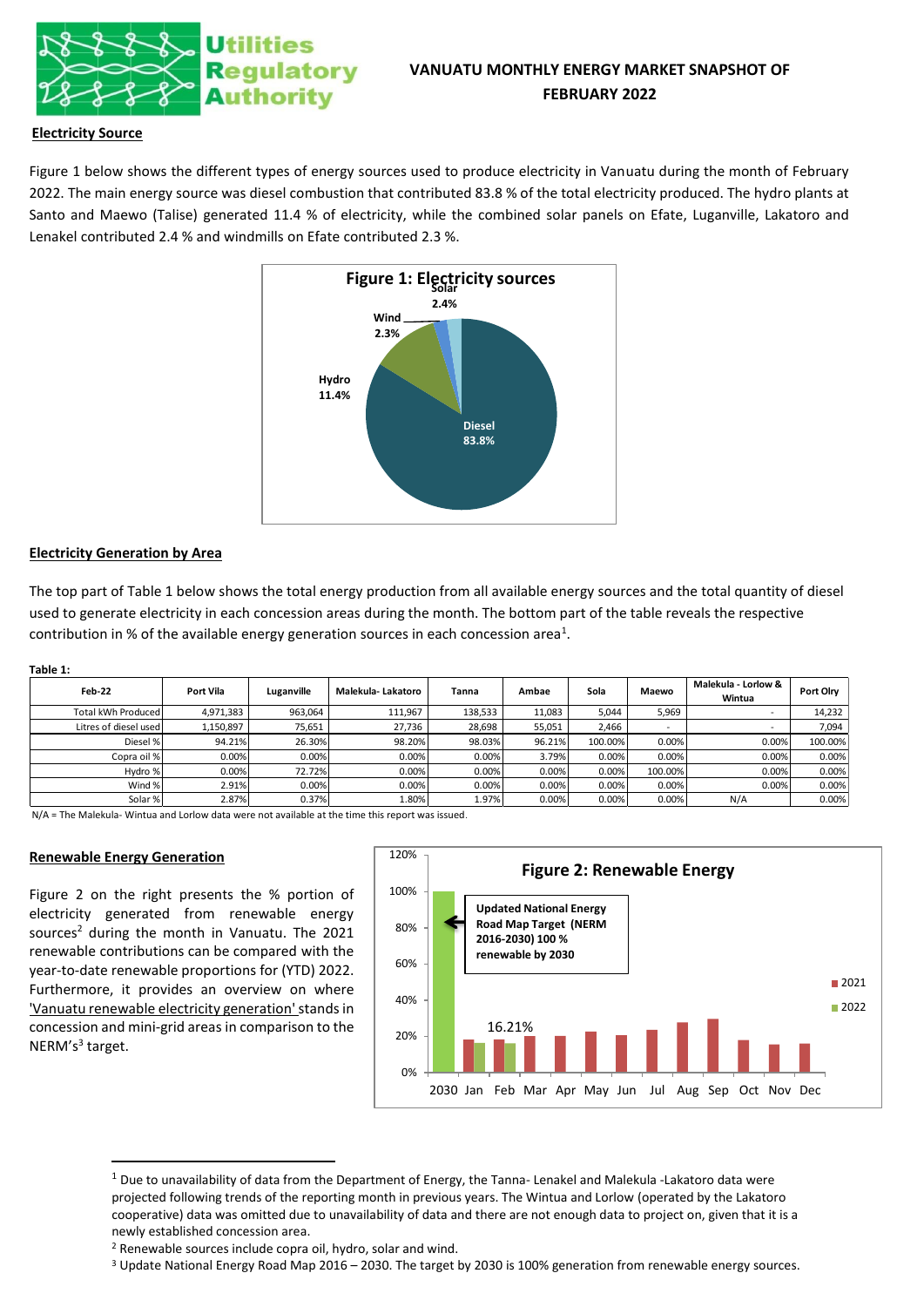## **Number of customers**

Table 2 outlines number of customers in different concession areas in Vanuatu (See notes for more information on concessionaires).

| Table 2:                 |           |            |       |                    |     |                |       |     |                          |  |
|--------------------------|-----------|------------|-------|--------------------|-----|----------------|-------|-----|--------------------------|--|
| Feb-22                   |           |            |       |                    |     |                |       |     |                          |  |
| <b>ICustomer numbers</b> | Port Vila | Luganville | Tanna | Malekula Port Olry |     | Talise (Maewo) | Ambae |     | Vanua Lava Wintua-Lorlow |  |
| Total active customers   | 16,246    | 3.771      | 1,380 | 1,232              | 353 | 253            | 139   | 122 |                          |  |

## **Fuel cost index**

Figure 3, on the right discloses the fuel price index. It is not showing the price per liter of diesel but the evolution or movement of fuel price in 2022. The index point is updated to start 100 points in January 2020 to cater for electricity service areas that their operational data becomes available thereafter.

At the time this report was issued, the Department of Energy was not able to provide the necessary data to compute the fuel price index for Tanna and Malekula since August 2021 (As shown in the graph).

## **Electricity Price**

UNELCO<sup>4</sup> tariff for the month of February 2022 is 58.06 Vatu/kWh. VUI<sup>5</sup> , DoE<sup>6</sup> and the Wintua/Lorlow electrical Cooperative's<sup>7</sup> applicable tariff of the same month is 38.52, 49 and 58 Vatu/kWh respectively.

UNELCO's actual operational parameters for a reporting month are typically utilized to compute electricity tariff for the following month.

DoE's tariff is fixed at 49.00 VT/kWh since November 2021 after a subsidy was provided by the Vanuatu Government to assist DoE with the operational costs of Tanna and Malekula, as the tendering process of the concession areas was still ongoing.





<sup>4</sup> Union Electrique du Vanuatu Limited, <<UNELCO LIMITED>>, supply electricity in Port Vila

<sup>5</sup> Vanuatu Utilities Infrastructure supplies electricity in Luganville and Port Olry (Santo), Sola (Banks) and Talise (Maewo).

<sup>6</sup> The Department of Energy (DoE) supplies electricity in the Tanna and Malekula concessions since mid-July 2020 and has commenced charging tariff in October of 2020.

 $^7$  Lakatoro cooperative is operating the newly established Solar grid at Wintua and Lorlow in Malekula. For more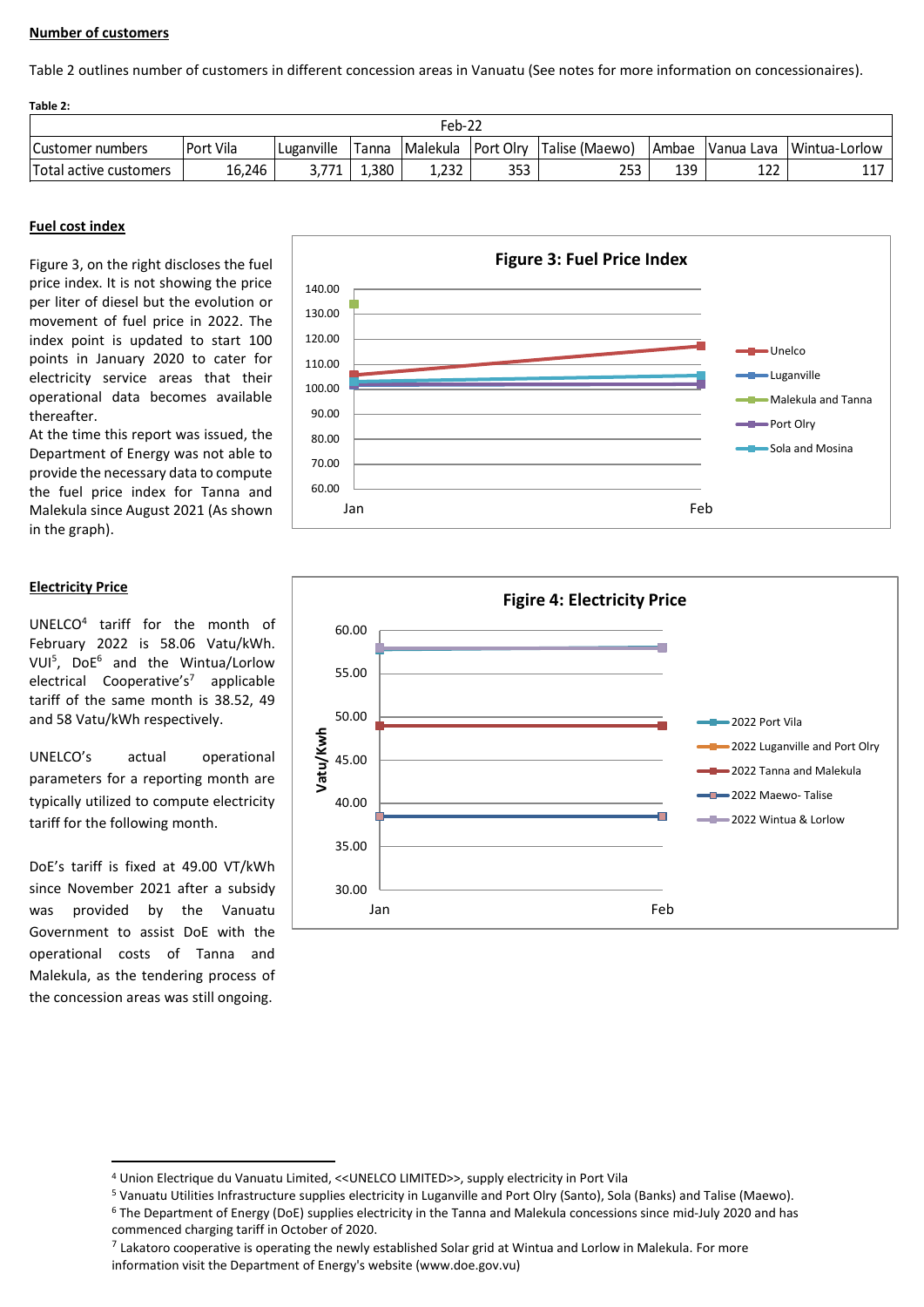## **Total Electricity Generated and Sold<sup>8</sup> within the concession areas.**

Total power produced decreased by 9.19% from preceding month; comparing it with the equivalent month in previous calendar year, the total power generated also decreased by 6.6%.

Total power sold during the month decreased by 15 % from previous month and also decreased by 12.4 % for the corresponding month in 2021.

Changes in power produced and sold are entirley dependent on consumption within the reporting month.



*The data utilized in creating this monthly energy snapshot does not include electricity production outside of a concession agreement or MOU.*



The URA welcomes suggestions and feedbacks from readers of this monthly energy snapshot report. Any readers desiring to seek clarity of this report are encouraged to seek clarity from the URA should they do not understand any part of this report.

<sup>8</sup> Monthly energy sold in UNELCO's Concessions for the reporting month is estimated based on actual proportion of energy sold to total energy produced in comparable month for the previous calendar year.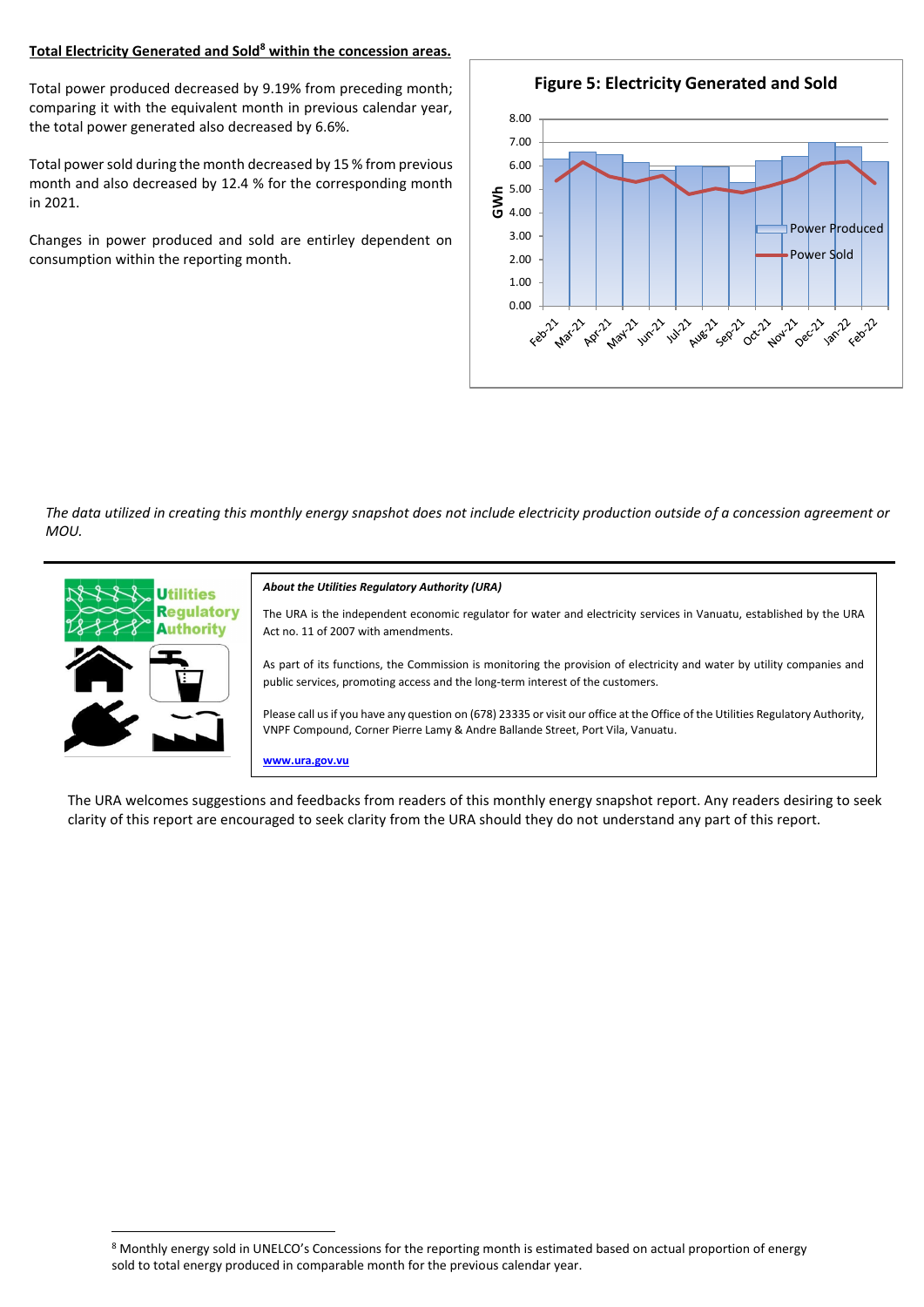

# **APPERÇU MENSUEL DU MARCHÉ DE L'ENERGIE AU VANUATU EN FÉVRIER 2022**

## **Source d'électricité**

La figure 1 ci-dessous indique les différents types de sources d'énergie utilisées pour produire de l'électricité au Vanuatu au cours du mois de février 2022. La source principale d'énergie était la combustion de diesel qui représentait 83,8 % de l'électricité totale produite. Les centrales hydroélectriques de Santo et Maewo (Talise) ont produit 11,4 % de l'électricité, tandis que les panneaux solaires combinés d'Efate, Luganville, Lakatoro et Lenakel ont contribué de 2,4 % et les éoliennes d'Efaté de 2,3 %.



## **Production d'électricité par zone**

La partie supérieure du tableau 1 ci-dessous montre la production totale d'énergie à partir de toutes les sources d'énergie disponibles et la quantité totale de diesel utilisée pour produire de l'électricité dans chaque zone de concession au cours du mois. La partie inférieure du tableau révèle la contribution respective en % des sources de production d'énergie disponibles dans chaque zone<sup>1</sup> de concession.

#### **Tableau 1:**

| Feb-22                | Port Vila | Luganville | Malekula- Lakatoro | Tanna   | Ambae  | Sola    | Maewo   | Malekula - Lorlow &<br>Wintua | Port Olrv |
|-----------------------|-----------|------------|--------------------|---------|--------|---------|---------|-------------------------------|-----------|
| Total kWh Produced    | 4,971,383 | 963,064    | 111,967            | 138,533 | 11.083 | 5.044   | 5.969   |                               | 14,232    |
| Litres of diesel used | 1,150,897 | 75.651     | 27.736             | 28.698  | 55,051 | 2.466   |         | $\overline{\phantom{a}}$      | 7.094     |
| Diesel %              | 94.21%    | 26.30%     | 98.20%             | 98.03%  | 96.21% | 100.00% | 0.00%   | 0.00%                         | 100.00%   |
| Copra oil %           | 0.00%     | 0.00%      | 0.00%              | 0.00%   | 3.79%  | 0.00%   | 0.00%   | 0.00%                         | 0.00%     |
| Hydro %               | 0.00%     | 72.72%     | 0.00%              | 0.00%   | 0.00%  | 0.00%   | 100.00% | 0.00%                         | 0.00%     |
| Wind %                | 2.91%     | 0.00%      | 0.00%              | 0.00%   | 0.00%  | 0.00%   | 0.00%   | 0.00%                         | 0.00%     |
| Solar %               | 2.87%     | 0.37%      | 1.80%              | 1.97%   | 0.00%  | 0.00%   | 0.00%   | N/A                           | 0.00%     |

N/A = Les données de Mallicolo-Wintua et Lorlow n'étaient pas disponibles au moment de la publication de ce rapport.

#### **Production d'énergie renouvelable**

La figure 2, à droite représente la part en % de l'électricité produite à partir de sources d'énergie renouvelables au cours du mois au Vanuatu. Les contributions renouvelables de 2021 peuvent être comparées aux proportions de celle de l'année en cours (AEC) 2022. En outre, il donne un aperçu de la situation de la "production<sup>2</sup> d'électricité renouvelable de Vanuatu" par rapport à l'objectif du de la FRNE<sup>3</sup> .



 $^{\rm 1}$  En raison de l'indisponibilité des données du ministère de l'Énergie, les données de Tanna-Lenakel et Malekula-Lakatoro ont été projetées en suivant les tendances du mois de déclaration des années précédentes. Les données de Wintua et Lorlow (exploitées par la coopérative Lakatoro) ont été omises en raison de l'indisponibilité des données et il n'y a pas suffisamment de données sur lesquelles projeter, étant donné qu'il s'agit d'une zone de concession nouvellement établie.

3Feuilles de route nationale pour l'énergie mise à jour 2016-2030. L'objectif d'ici 2020 est de produire 65 % de l'électricité à partir de sources d'énergie renouvelables.

<sup>&</sup>lt;sup>2</sup> Sources d'énergies renouvelables telles que l'huile du coprah, l'énergie hydraulique, solaire et éoliennes.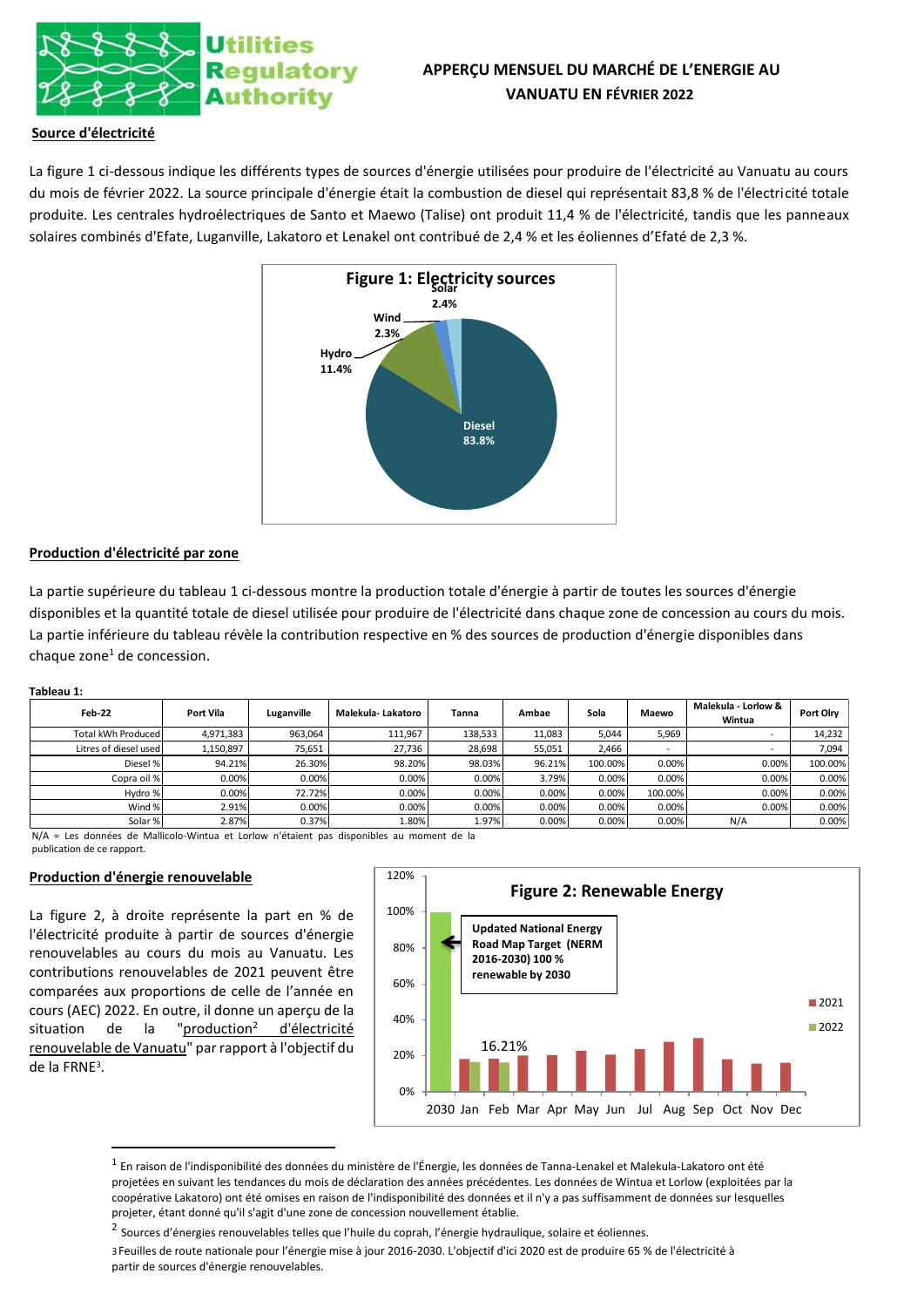## **Nombre de clients**

Le tableau ci-dessous indique le nombre de clients dans les différentes zones de concession au Vanuatu (Voir les notes pour plus d'informations sur les concessionnaires).

| Tableau 2:             |           |            |       |          |                  |                |       |            |               |  |
|------------------------|-----------|------------|-------|----------|------------------|----------------|-------|------------|---------------|--|
| Feb-22                 |           |            |       |          |                  |                |       |            |               |  |
| Customer numbers       | Port Vila | Luganville | Tanna | Malekula | <b>Port Olry</b> | Talise (Maewo) | Ambae | Vanua Lava | Wintua-Lorlow |  |
| Total active customers | 16.246    | 771        | .380  | 1.232    | 353              | 253            | 139   | 122        | --            |  |

#### **Indice du coût du carburant**

La figure 3, à droite, indique l'indice du prix du carburant. Il n'indique pas le prix par litre de diesel mais l'évolution ou le mouvement du prix du carburant en 2022. Le point d'indice est calibré pour commencer à 100 pt en janvier 2020 afin de tenir compte des zones de service d'électricité dont les données opérationnelles deviennent disponibles par la suite. Au moment où ce rapport a été publié, le service de l'Énergie n'a pas été en mesure de fournir les données nécessaires pour calculer l'indice du prix du carburant pour Tanna et Mallicolo depuis août 2021 (comme indiqué dans le graphique).





Le prix d'UNELCO<sup>4</sup> pour le mois de février 2022 est de 58,06 Vatu/kWh. Le prix applicable à VUI<sup>5</sup>, du SdE<sup>6</sup> et de la coopérative électrique<sup>7</sup> Wintua/Lorlow pour le même mois sont respectivement de 38,52, 49 et 58 Vatu/kWh.

Les paramètres réels d'exploitation d'UNELCO pour le mois du compte rendu sont généralement utilisés pour calculer le prix de l'électricité pour le mois suivant.

Le prix fixé par SdE est de 49,00 VT/kWh depuis novembre 2021 après qu'une subvention ait été fournie par le gouvernement du Vanuatu pour aider le SdE à couvrir les coûts opérationnels de Tanna et Mallicolo, étant donné que le processus d'appel d'offres des zones de concession était toujours en cours.



## **Prix de l'électricité**



<sup>4</sup> La Société Union électrique du Vanuatu (UNELCO LIMITED) offre des services d'électricité à Port-Vila, Mallicolo et Tanna.

<sup>&</sup>lt;sup>5</sup> Vanuatu Utilities Infrastructure supplies electricity in Luganville and Port Olry (Santo), Sola (Banks) and Talise (Maewo).

<sup>&</sup>lt;sup>6</sup> Secteur de lÉnergie fournit de lélectricite dans les concessions de Tanna et Malicolo depuis Juillet 2020 et a commencé a facturer des tariffs en Octobre 2020.

<sup>&</sup>lt;sup>7</sup> Lakatoro cooperative is operating the newly established Solar grid at Wintua and Lorlow in Malekula. For more information visit the Department of Energy's website (www.doe.gov.vu)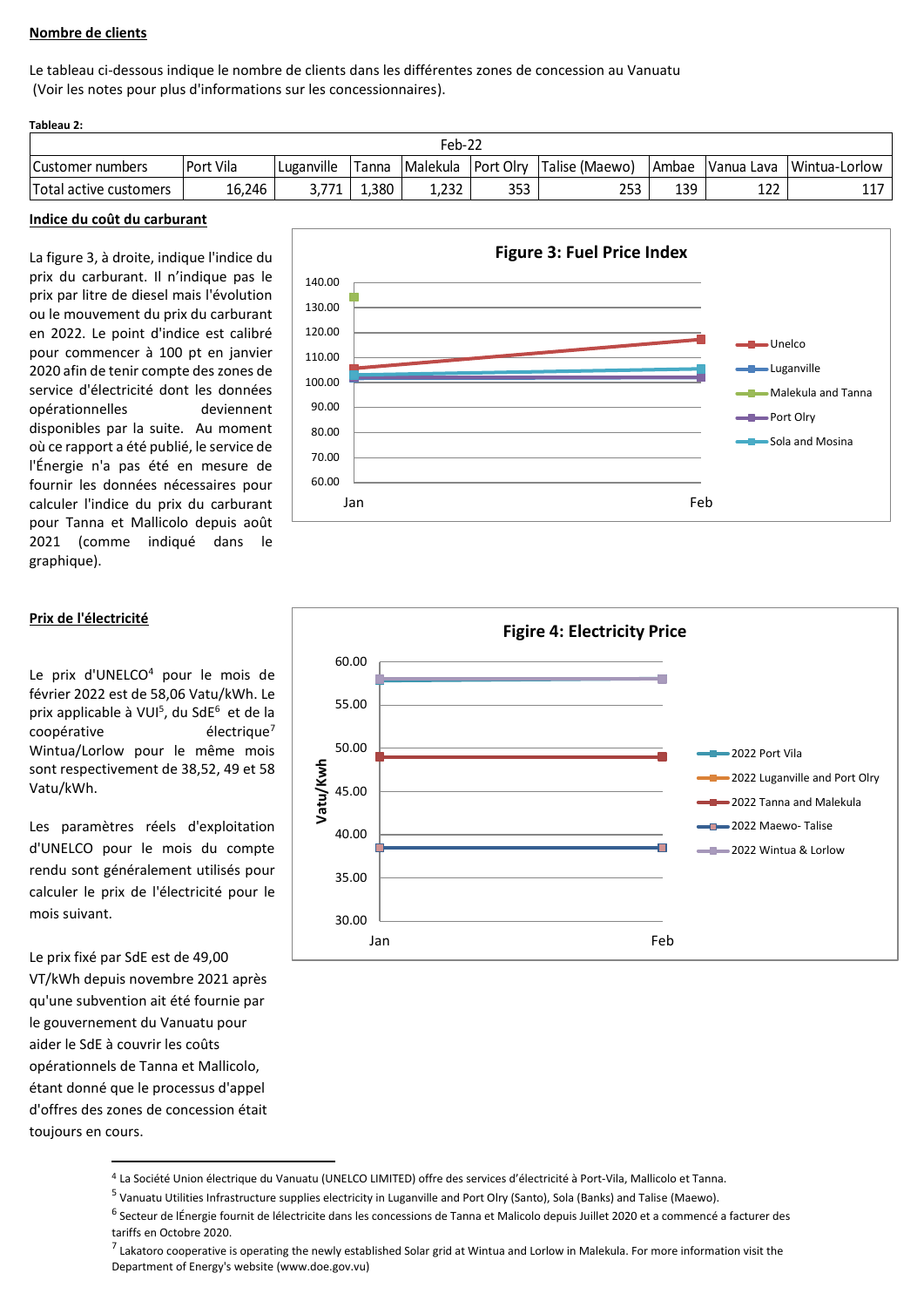## **Total de l'électricité produite et vendue<sup>8</sup> dans les zones de concession.**

L'énergie totale produite a diminué de 9,19 % par rapport au mois précédent et a également diminué de 6,6 % par rapport au même mois de l'année précédente.

L'énergie totale vendue au cours du mois a diminué de 15 % par rapport au mois précédent et a également diminué de 12,4 % par rapport au même mois en 2021.

Les variations de l'énergie produite et vendue dépendent entièrement de la consommation au cours du mois de compte rendu.



*Les données utilisées pour créer cet aperçu mensuel de l'énergie ne comprennent pas la production d'électricité en dehors d'un accord de concession ou d'un protocole d'accord.* 



#### **A propos de l'office de réglementation des services publics (ORSP)**

Etablit en vertu de la Loi nº11 de 2007 relative à l'Office de réglementation des services publics (Modification), l'ORSP est le régulateur économique indépendant des services d'eau et d'électricité au Vanuatu.

Dans le cadre de ses fonctions, il surveille les sociétés publiques et privées qui fournissent de l'eau et de l'électricité, et promeut l'accès à ces services et les intérêts à long terme des consommateurs. Veuillez nous contacter par téléphone (678)23335 ou visiter le Bureau de l'Office de réglementation des services publics situé dans les locaux de la CNPV, à l'intersection de la Rue Pierre Lamy André Ballande à Port-Vila, Vanuatu. [www.ura.gov.vu](http://www.ura.gov.vu/) 

L'ORSP appréciera toute suggestion et tout feedback des lecteurs du présent rapport. Tout lecteur souhaitant plus de clarification sur ce rapport ou une partie de celui-ci doit contacter l'ORSP.

<sup>8</sup> L'énergie vendue dans la zone concession de l'UNELCO au cours du mois de compte-rendu est estimée en fonction de la proportion réelle de l'énergie vendue par rapport à l'énergie totale produite au même mois de l'année précédente.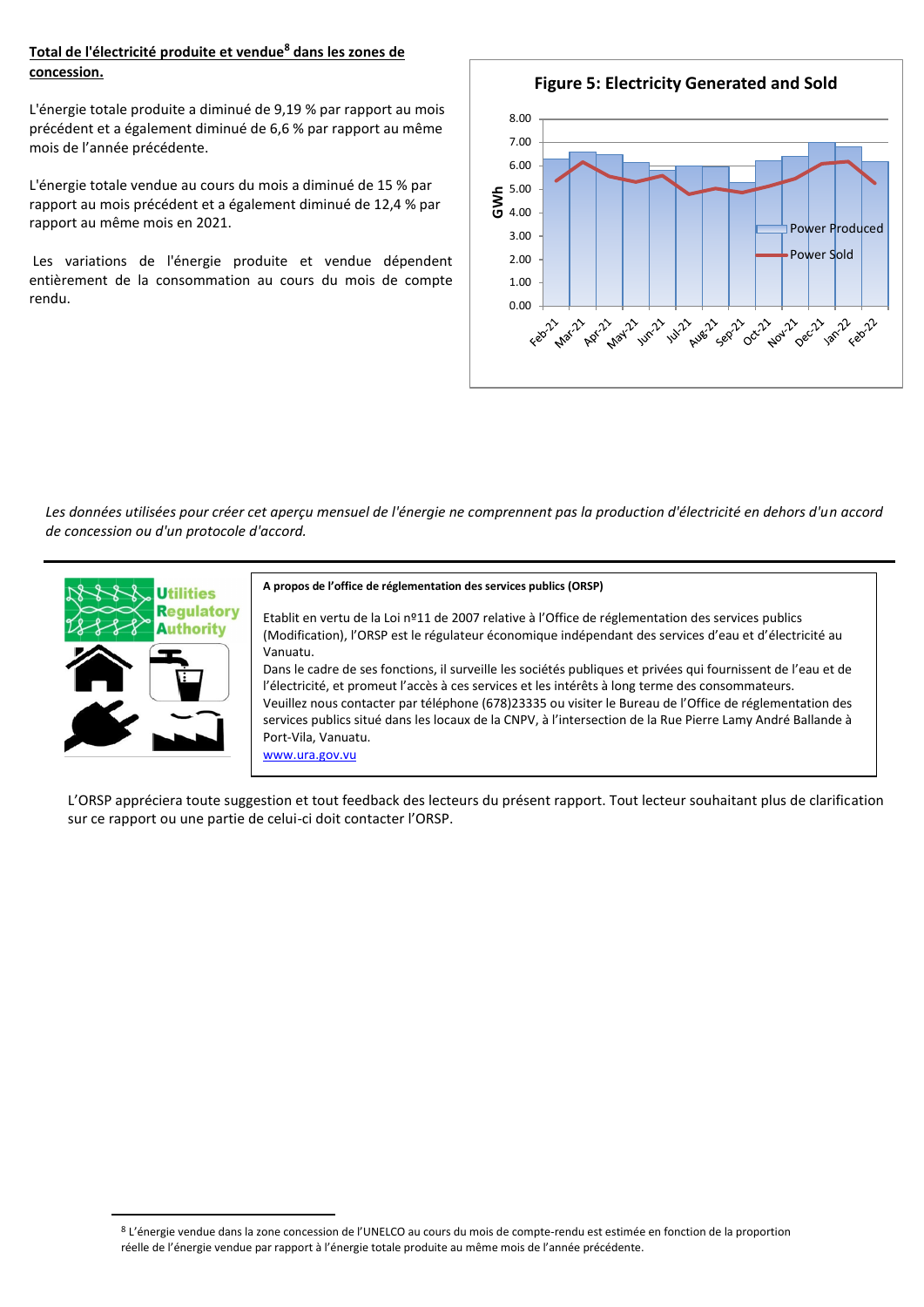

# **ENEJI MAKET SNAPSHOT BLONG EVRI MANIS BLONG VANUATU LONG MANIS FEBRUARI 2022**

## **Olgeta sos blong Elektrisiti**

Graf 1 we i stap daon ia i soemaot olgeta difren kaen sos blong eneji we oli produsum elektrisiti long Vanuatu long manis Februari 2022. Mein sos blong eneji hemi disel we i givhan long 83.9 % blong totol elektrisiti we oli mekem. Haedro long Santo mo Maewo (Talise) i jeneretem 11.4 % blong elektrisiti, ol sola panel long Efate, Luganville, tugeta wetem Lakatoro mo Lenakel oli kontribut long 2.4 % mo win mil long Devil's Point i jeneretem 2.3 %.



## **Amaon blong Elektrisiti we olgeta eria oli yusum**

Long top pat blong tebol we i stap ia i soemaot totol prodaksen blong eneji we i kam long evri sos we i stap naoia mo totol kwantiti blong disel we oli yusum blong jeneretem elektrisiti long wanwan konsesen eria long manis Februari 2022. Pat blong tebol we i stap daon ia i soemaot olsem wanem wanwan konsesen eria oli generetem eneji mo olgeta wanwan shea blong eneji  $s$ os $^1$ .

#### **Tebol 1:**

| Feb-22                | Port Vila | Luganville | Malekula- Lakatoro | Tanna   | Ambae  | Sola    | Maewo   | Malekula - Lorlow &<br>Wintua | Port Olry |
|-----------------------|-----------|------------|--------------------|---------|--------|---------|---------|-------------------------------|-----------|
| Total kWh Produced    | 4,971,383 | 963,064    | 111,967            | 138,533 | 11,083 | 5.044   | 5,969   |                               | 14,232    |
| Litres of diesel used | 1,150,897 | 75.651     | 27.736             | 28,698  | 55.051 | 2.466   |         |                               | 7,094     |
| Diesel %              | 94.21%    | 26.30%     | 98.20%             | 98.03%  | 96.21% | 100.00% | 0.00%   | 0.00%                         | 100.00%   |
| Copra oil %           | 0.00%     | 0.00%      | 0.00%              | 0.00%   | 3.79%  | 0.00%   | 0.00%   | 0.00%                         | 0.00%     |
| Hydro %               | 0.00%     | 72.72%     | 0.00%              | 0.00%   | 0.00%  | 0.00%   | 100.00% | 0.00%                         | 0.00%     |
| Wind %                | 2.91%     | 0.00%      | 0.00%              | 0.00%   | 0.00%  | 0.00%   | 0.00%   | 0.00%                         | 0.00%     |
| Solar %               | 2.87%     | 0.37%      | 1.80%              | 1.97%   | 0.00%  | 0.00%   | 0.00%   | N/A                           | 0.00%     |

N/A = The Malekula- Wintua and Lorlow data were not available at the time this report was issued.

#### **Riniuebol Eneji Jeneresen**

Graf 2 long raet ia hemi ripresentem shea blong elektrisiti we hemi kamaot long olgeta riniuwebol eneji sos<sup>2</sup> long wan manis. Olgeta riniuwebol kontribusen blong 2021 oli save komperem wetem year-to date (YTD) blong 2022. Mo hemia I givim wan lukluk long wea nao riniuwebol elektrisiti blong Vanuatu hemi stap long hem tede, hemia kopea wetem taket blong NERM<sup>3</sup>.



<sup>&</sup>lt;sup>1</sup> From we Dipatmen blong Eneji i no save givim data, data blong Tanna-Lenakel mo Malekula-Lakatoro oli projektem folem ol trend blong semak manis long ol yia we i pas. Data blong Wintua mo Lorlow (we Lakatoro Koperetiv i ranem) oli ekskludim from we i nogat data we i aveilebol mo i nogat enaf data blong projektem. Hemia from we hemi wan konsesen eria we oli jes setemap. <sup>2</sup> Riniuwebol sos hemi inkludim oel blong kopra, haedo, sola mo win.

<sup>3</sup> Apdeit Nasonal Eneji Rodmap 2016-2030. Taget bifo long 2020 hemi 65% blong jeneresen long riniuebol eneji sos.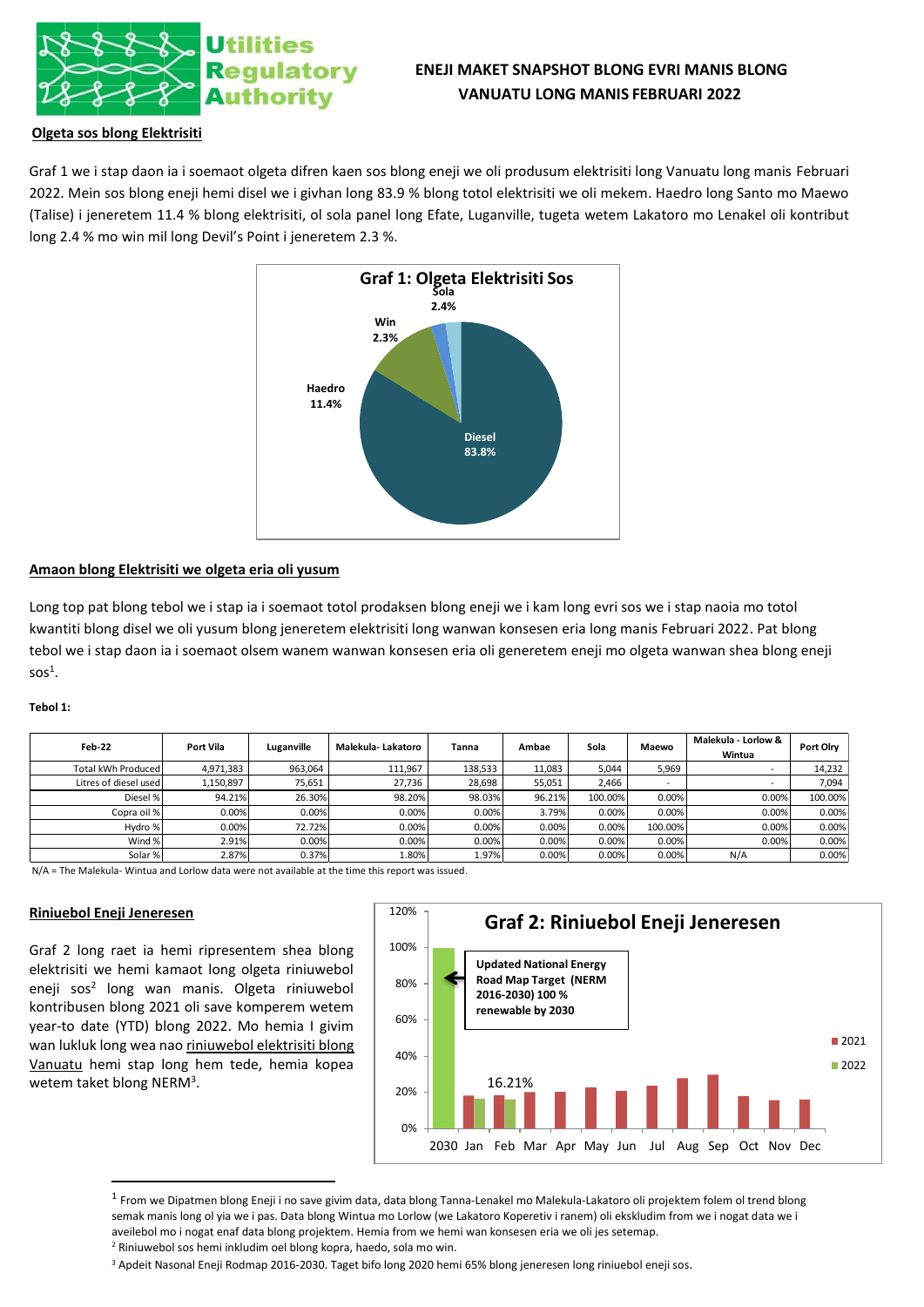## **Namba blong olgeta kastoma**

Tebol ia i givim namba blong olgeta kastoma long ol difren konsesen eria long Vanuatu (luk ol not blong moa infomesen long olgeta we oli holem konsesen).

| Tebol 2:               |           |            |       |          |     |                                 |               |            |               |  |
|------------------------|-----------|------------|-------|----------|-----|---------------------------------|---------------|------------|---------------|--|
| Feb-22                 |           |            |       |          |     |                                 |               |            |               |  |
| Customer numbers       | Port Vila | Luganville | Tanna | Malekula |     | <b>Port Olry Talise (Maewo)</b> | <b>IAmbae</b> | Vanua Lava | Wintua-Lorlow |  |
| Total active customers | 16.246    |            | .380  | 1.232    | 353 | 253                             | 139           | 122        |               |  |

## **Fuel praes indeks**

Graf 3 long raet i soemaot praes fuel indeks. Hemi no soemaot praes blong wan lita blong diesel, be hemi soemaot evolusen mo muvmen blong praes blong fuel long 2022. Oli apdeitem indeks poen blong stat long 100 poen long Januari 2020 blong provaedem ol elektrisiti sevis eria we ol operesonal data blong olgeta i kam aveilebol afta. Long taem we oli givimaot ripot ia, Dipatmen blong Eneji i no save givim data we oli nidim blong kalkuletem fuel praes indeks blong Tanna mo Malekula sins Okis 2021 (olsem we oli soem long graf ia).

## **Praes blong elektrisiti**

Tarif blong UNELCO<sup>4</sup> blong manis Februari 2022 hemi 58.06 Vatu/kWh. Tarif blong VUI<sup>5</sup> hemi 38.52 Vatu/kWh, blong DoE<sup>6</sup> hemi 49 Vatu/kWh mo tarif blong Wintua/Lorlow elektrikol Koperetiv<sup>7</sup> 58 Vatu/kWh.

UNELCO i stap yusum opereisonal paramita blong wan manis blong wokemaot elektrisiti tarif blong nekis manis.

Tarif blong DoE oli fiksim long 49.00 VT/kWh stat long Novemba 2021 afta we Vanuatu Gavman I givim wan sabsidi blong givhan long DoE wetem ol opereisonal kost blong Tanna mo Malekula, from we proces blong tenda blong ol konsesen eria i bin stap gohed yet.





<sup>4</sup> Union Electique du Vanuatu Limited <<UNELCO LIMITED>>, saplae blong elektrisiti long Port Vila

<sup>7</sup> Lakatoro koperetiv i putum niufala Sola grid we oli setemap long Wintua mo Lorlow long operesen, hemia long Malekula.

<sup>5</sup> Vanuatu Yutiliti Infrastrakja, i saplae blong elektrisiti long Luganville mo Port Olry (Santo), Sola (Bankis) mo Talise (Maewo).

<sup>6</sup> Dipatmen blong Eneji (DoE) i saplae elektrisiti long Tanna mo Malekula konsesen stat long Julae 2020 mo hemi stat blong jajem tarif long Oktoba blong 2020.